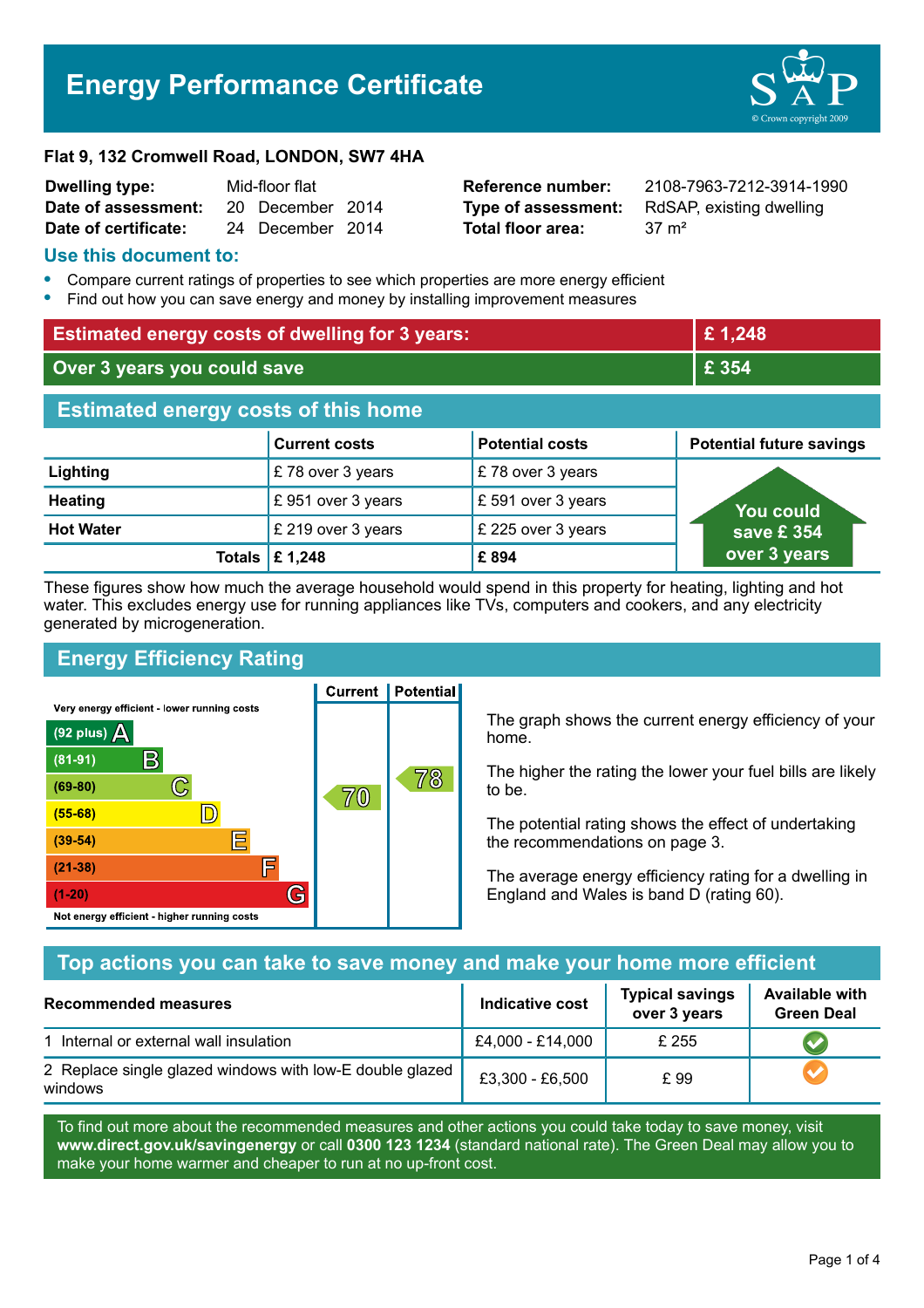**Energy Performance Certificate**

## **Summary of this home's energy performance related features**

| <b>Element</b>        | <b>Description</b>                                  | <b>Energy Efficiency</b> |
|-----------------------|-----------------------------------------------------|--------------------------|
| Walls                 | Solid brick, as built, no insulation (assumed)      | *****                    |
| Roof                  | (another dwelling above)                            |                          |
| Floor                 | (another dwelling below)                            |                          |
| Windows               | Partial secondary glazing                           | ★★☆☆☆                    |
| Main heating          | Boiler and underfloor heating, mains gas            | ★★★★☆                    |
| Main heating controls | No time or thermostatic control of room temperature | ★☆☆☆☆                    |
| Secondary heating     | None                                                |                          |
| Hot water             | From main system                                    | ★★★★☆                    |
| Lighting              | Low energy lighting in all fixed outlets            | *****                    |

Current primary energy use per square metre of floor area: 237 kWh/m² per year

The assessment does not take into consideration the physical condition of any element. 'Assumed' means that the insulation could not be inspected and an assumption has been made in the methodology based on age and type of construction.

## **Low and zero carbon energy sources**

Low and zero carbon energy sources are sources of energy that release either very little or no carbon dioxide into the atmosphere when they are used. Installing these sources may help reduce energy bills as well as cutting carbon. There are none provided for this home.

# **Opportunity to benefit from a Green Deal on this property**

The Green Deal may enable owners and occupiers to make improvements to their property to make it more energy efficient. Under a Green Deal, the cost of the improvements is repaid over time via a credit agreement. Repayments are made through a charge added to the electricity bill for the property. To see which improvements are recommended for this property, please turn to page 3. You can choose which improvements you want to install and ask for a quote from an authorised Green Deal provider. They will organise installation by an authorised Green Deal installer. If you move home, the responsibility for paying the Green Deal charge under the credit agreement passes to the new electricity bill payer.

For householders in receipt of income-related benefits, additional help may be available.

To find out more, visit **www.direct.gov.uk/savingenergy** or call **0300 123 1234**.

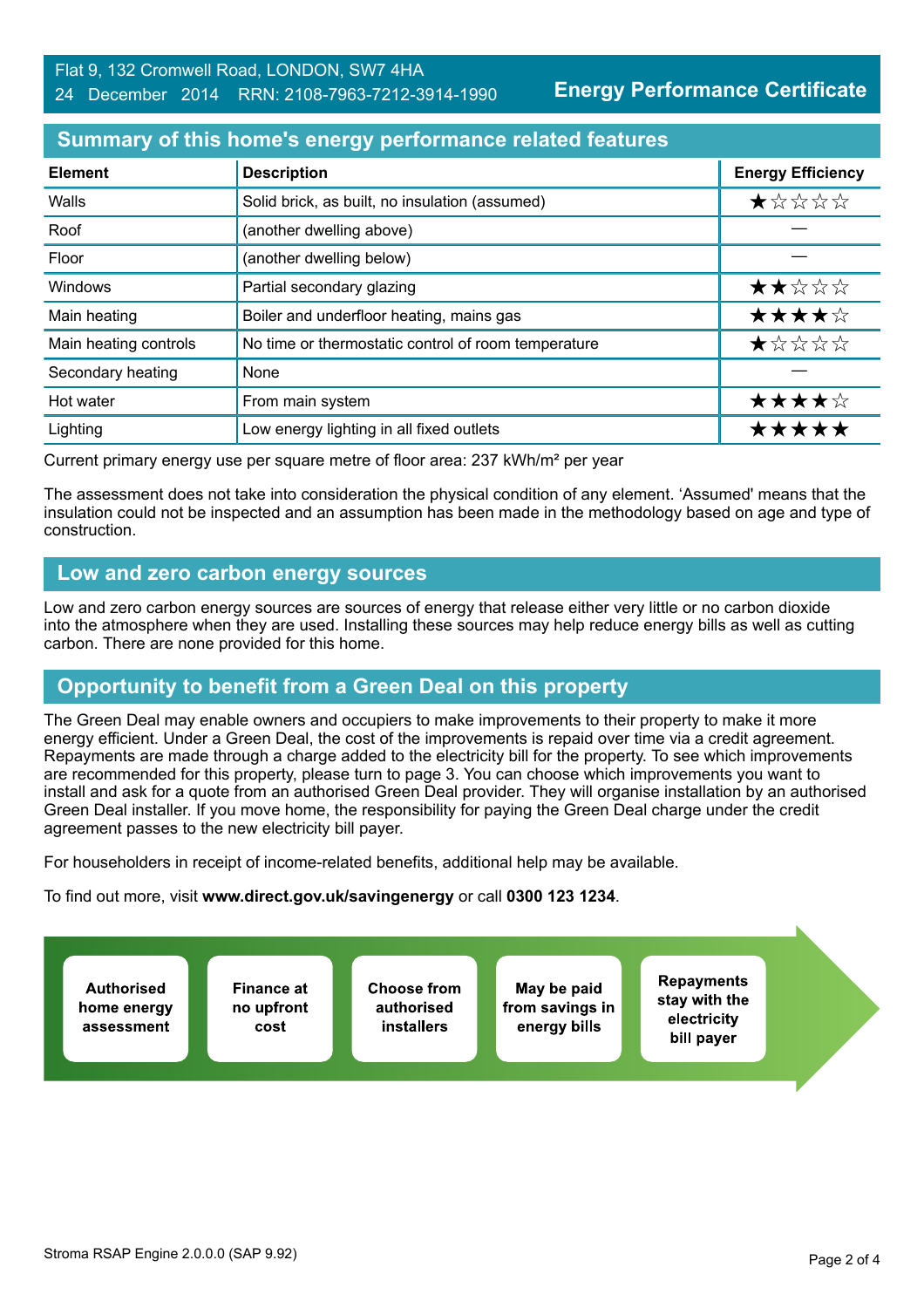#### Flat 9, 132 Cromwell Road, LONDON, SW7 4HA 24 December 2014 RRN: 2108-7963-7212-3914-1990

## **Recommendations**

The measures below will improve the energy performance of your dwelling. The performance ratings after improvements listed below are cumulative; that is, they assume the improvements have been installed in the order that they appear in the table. Further information about the recommended measures and other simple actions you could take today to save money is available at **www.direct.gov.uk/savingenergy**. Before installing measures, you should make sure you have secured the appropriate permissions, where necessary. Such permissions might include permission from your landlord (if you are a tenant) or approval under Building Regulations for certain types of work.

Measures with a green tick  $\bullet$  are likely to be fully financed through the Green Deal since the cost of the measures should be covered by the energy they save. Additional support may be available for homes where solid wall insulation is recommended. If you want to take up measures with an orange tick  $\bullet$ , be aware you may need to contribute some payment up-front.

| <b>Recommended measures</b>                                        | <b>Indicative cost</b> | <b>Typical savings</b><br>per year | <b>Rating after</b><br>improvement | <b>Green Deal</b><br>finance |
|--------------------------------------------------------------------|------------------------|------------------------------------|------------------------------------|------------------------------|
| Internal or external wall insulation                               | £4,000 - £14,000       | £ 85                               | C76                                |                              |
| Replace single glazed windows with low-<br>E double glazed windows | £3,300 - £6,500        | £ 33                               | C78                                |                              |

# **Choosing the right package**

Visit **www.epcadviser.direct.gov.uk**, our online tool which uses information from this EPC to show you how to save money on your fuel bills. You can use this tool to personalise your Green Deal package.



| Public services all in one place |
|----------------------------------|
|----------------------------------|

| <b>Green Deal package</b>            | Typical annual savings |
|--------------------------------------|------------------------|
| Internal or external wall insulation | Total savings of £85   |
| Electricity/gas/other fuel savings   | f0/fs5/f0              |

You could finance this package of measures under the Green Deal. It could **save you £85 a year** in energy costs, based on typical energy use. Some or all of this saving would be recouped through the charge on your bill.